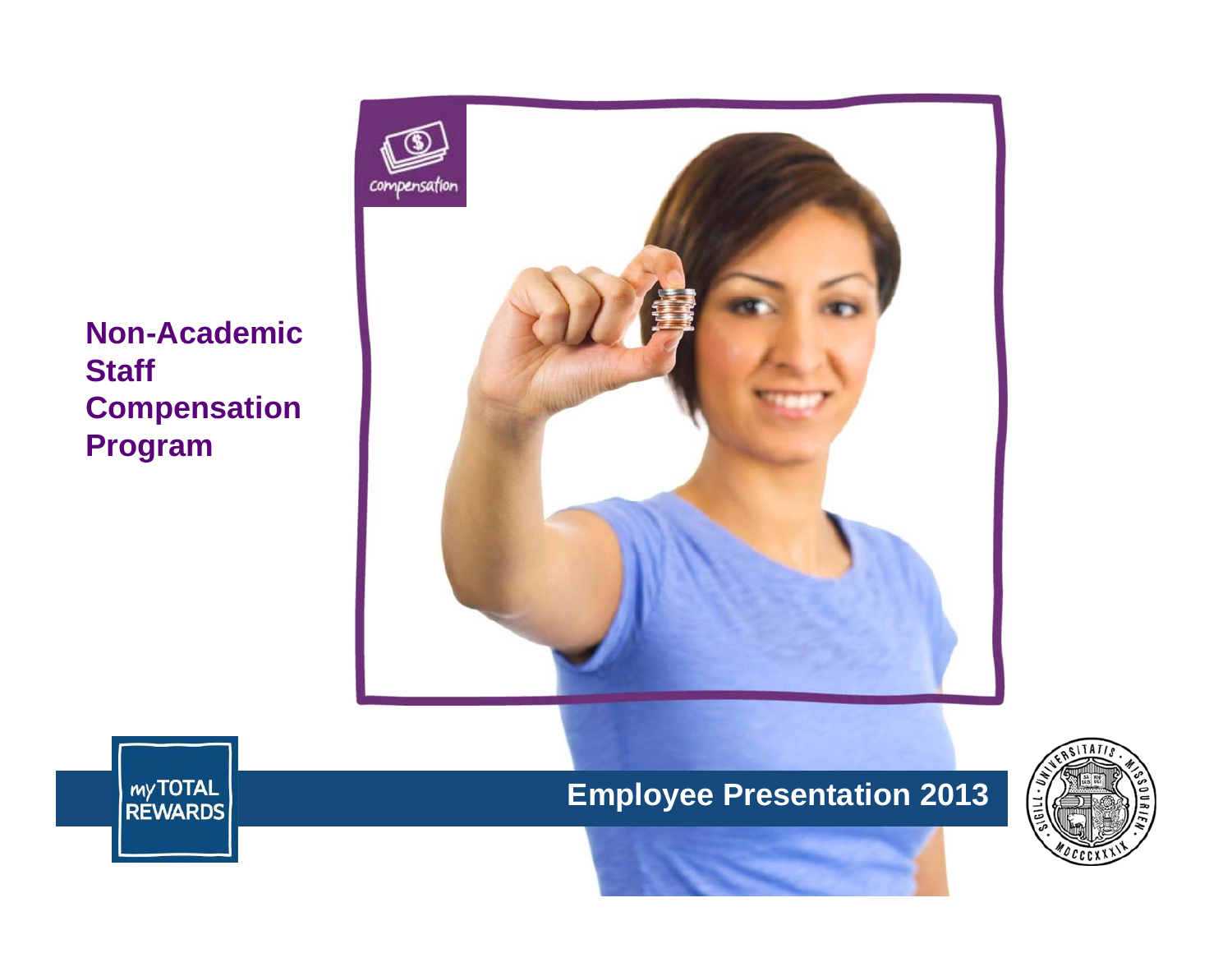#### **What is this project?**

An evaluation of each **non-academic** job to ensure the university offers an **externally competitive** and **internally equitable** salary package at all university locations.

 $\triangleright$  Piloted in 2010

- $\triangleright$  Kicked off full project in 2011
- $\triangleright$  Implemented beginning in 2012
- Expanding to all campuses throughout 2013

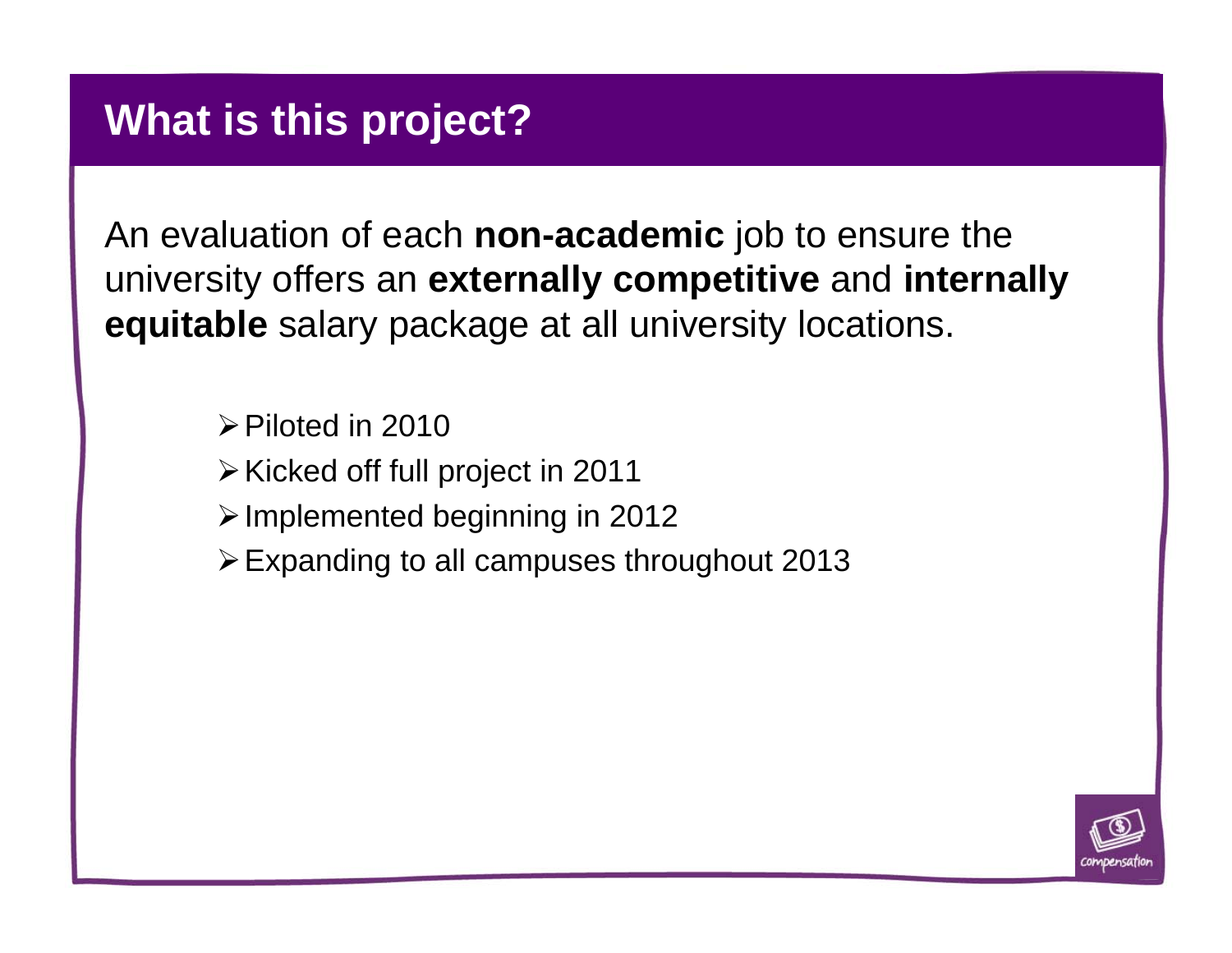# **Global Groups\***

The evaluation process has been completed for each Global Group of positions across the organization:

- Administrative and Support Services
- Advancement
- Business Administration
- Communications
- Craft Service Maintenance
- Executive
- Information Technology
- Student Support Services
- Research and Engineering

*\*This list is not in order of evaluation.* 



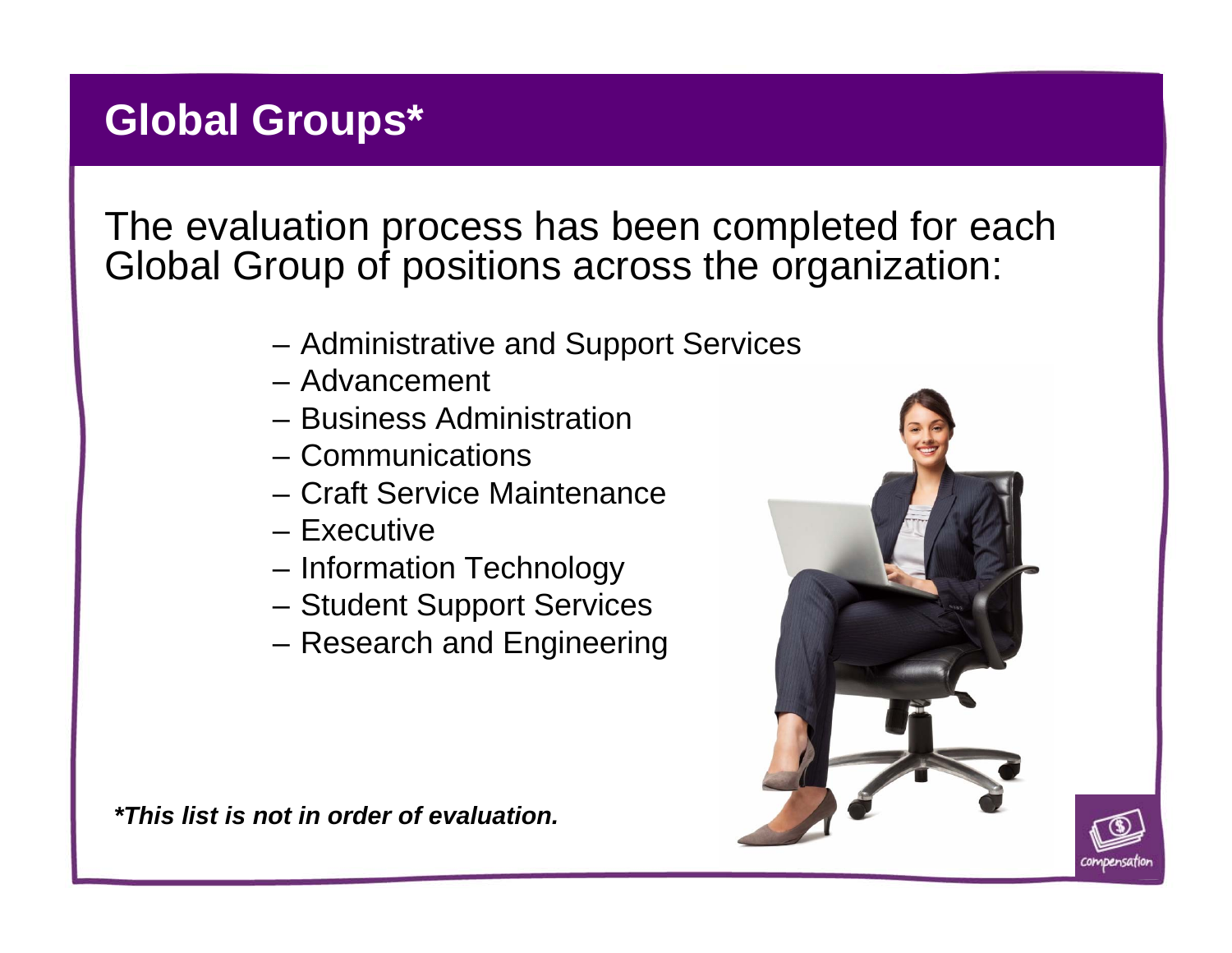# **Why is the project important?**

This compensation project allows the university to **Recruit**, **Retain** and **Reward** valuable employees, like you!



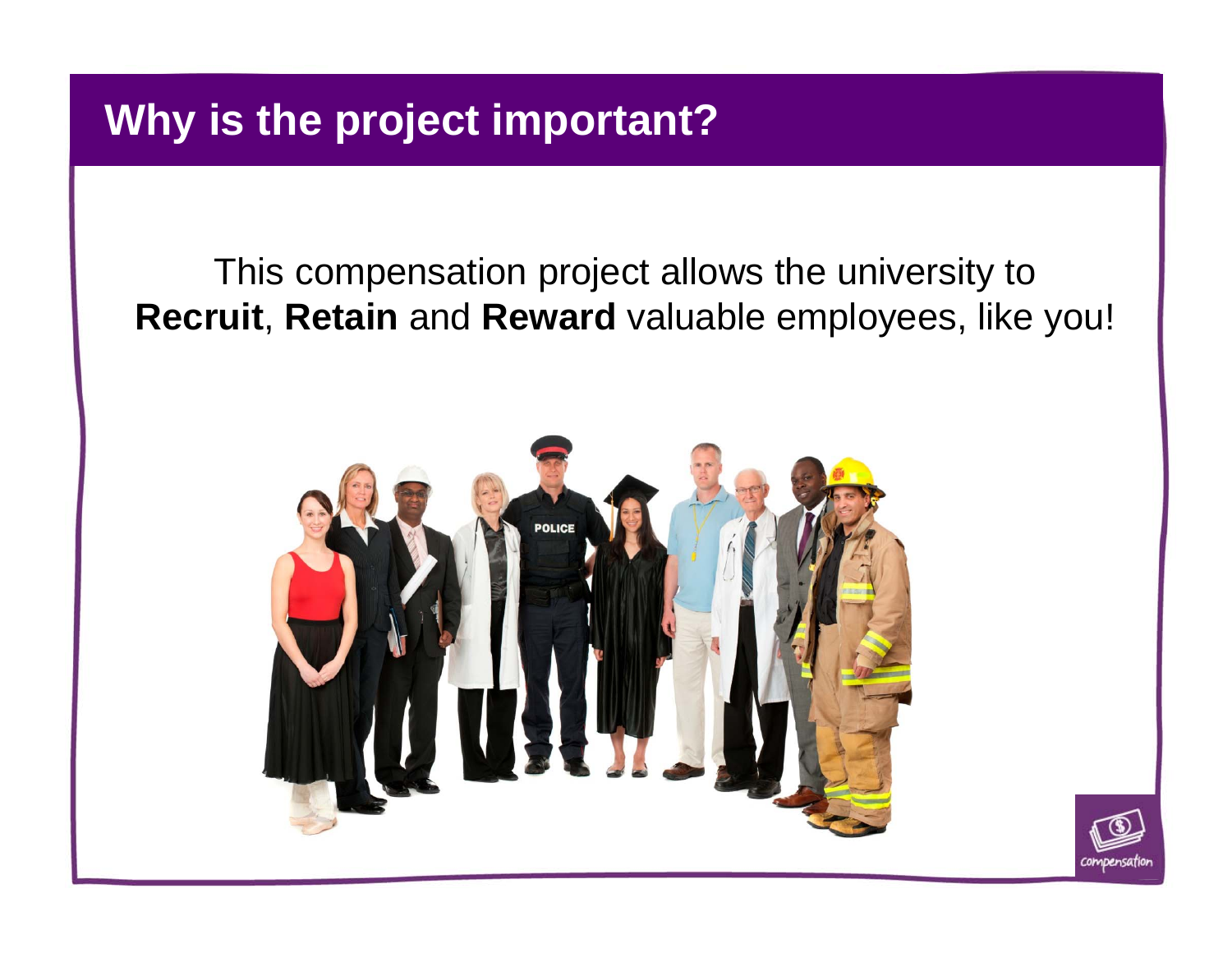# **What is the compensation project philosophy?**

UM's compensation philosophy is…

- Supportive of the university's mission and objectives
- •Fairly and consistently administered
- •Internally equitable
- Externally competitive within the appropriate labor market and the higher education industry (comparison organizations to which we gain or lose employees)
- •Performance-based
- • Structured system-wide but flexible to fit campus/hospital strategic priorities

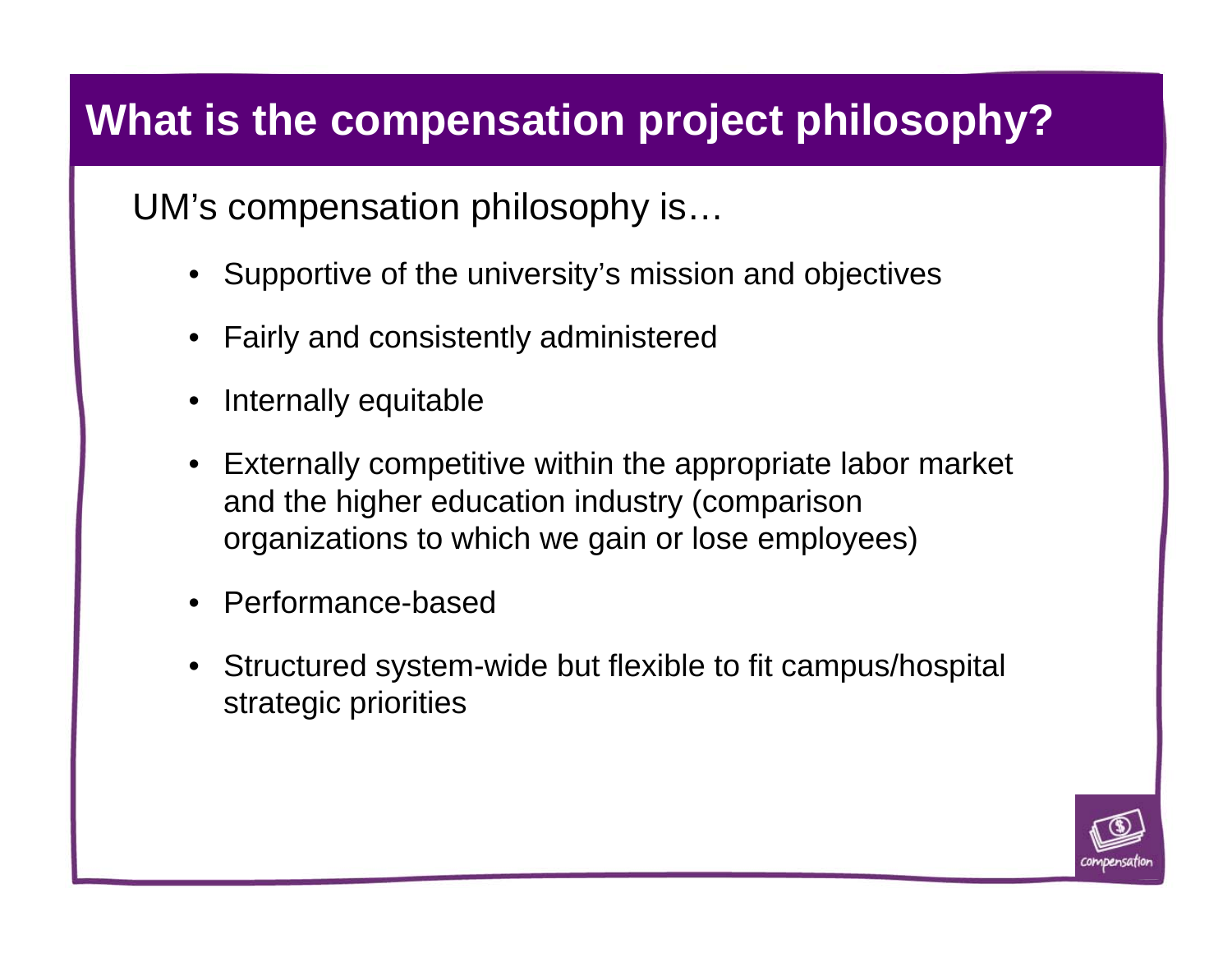## **What was the goal of the project?**

The goals of the project were to:

- •Evaluate each position
- •Potentially change position titles
- •Place evaluated positions within salary grades
- •Create updated position documentation
- •Create internal equity for salaries
- •Create a basis for comparing salaries
- •Create external competitiveness for similar positions
- • Create a platform for comparing our jobs to those in competitor organizations

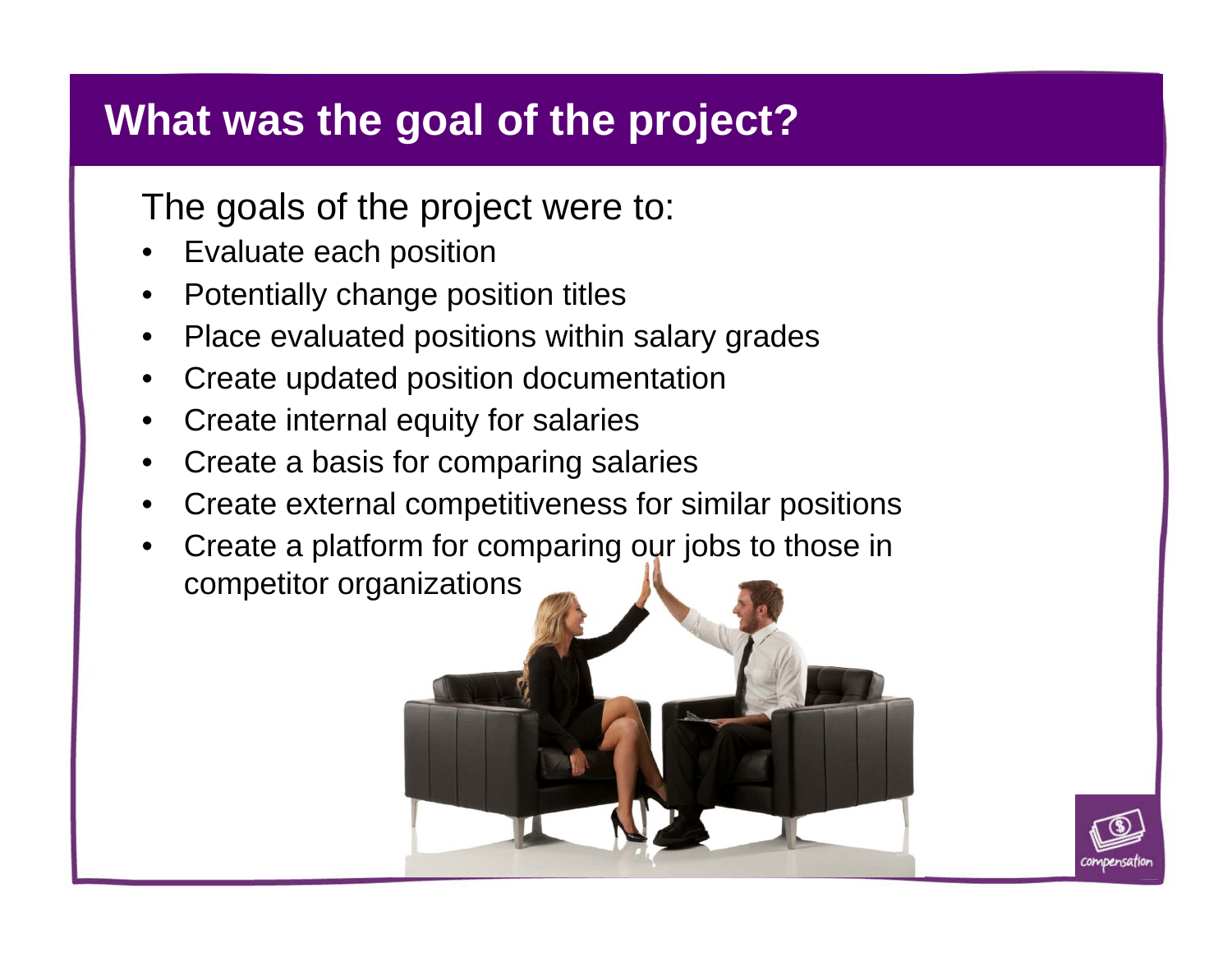# **What will this project NOT do?**

#### This project will not:

- $\bullet$ Reduce employee pay
- •Change position duties
- $\bullet$ Change the organizational structure
- •Eliminate positions or cause layoffs
- $\bullet$ Evaluate employee performance



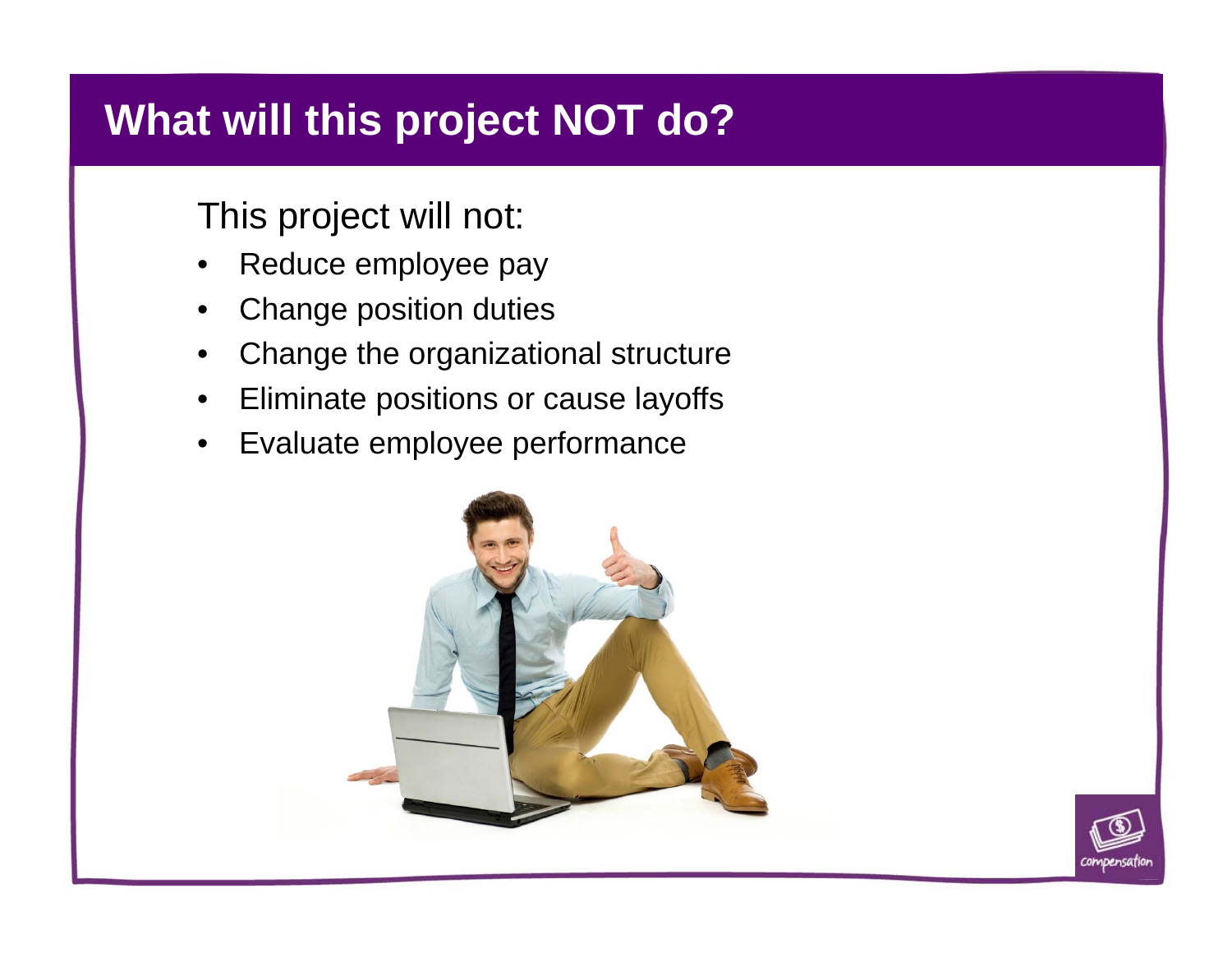### **How am I impacted?**

You can develop along one of two career paths:

- Individual Contributor
- Management

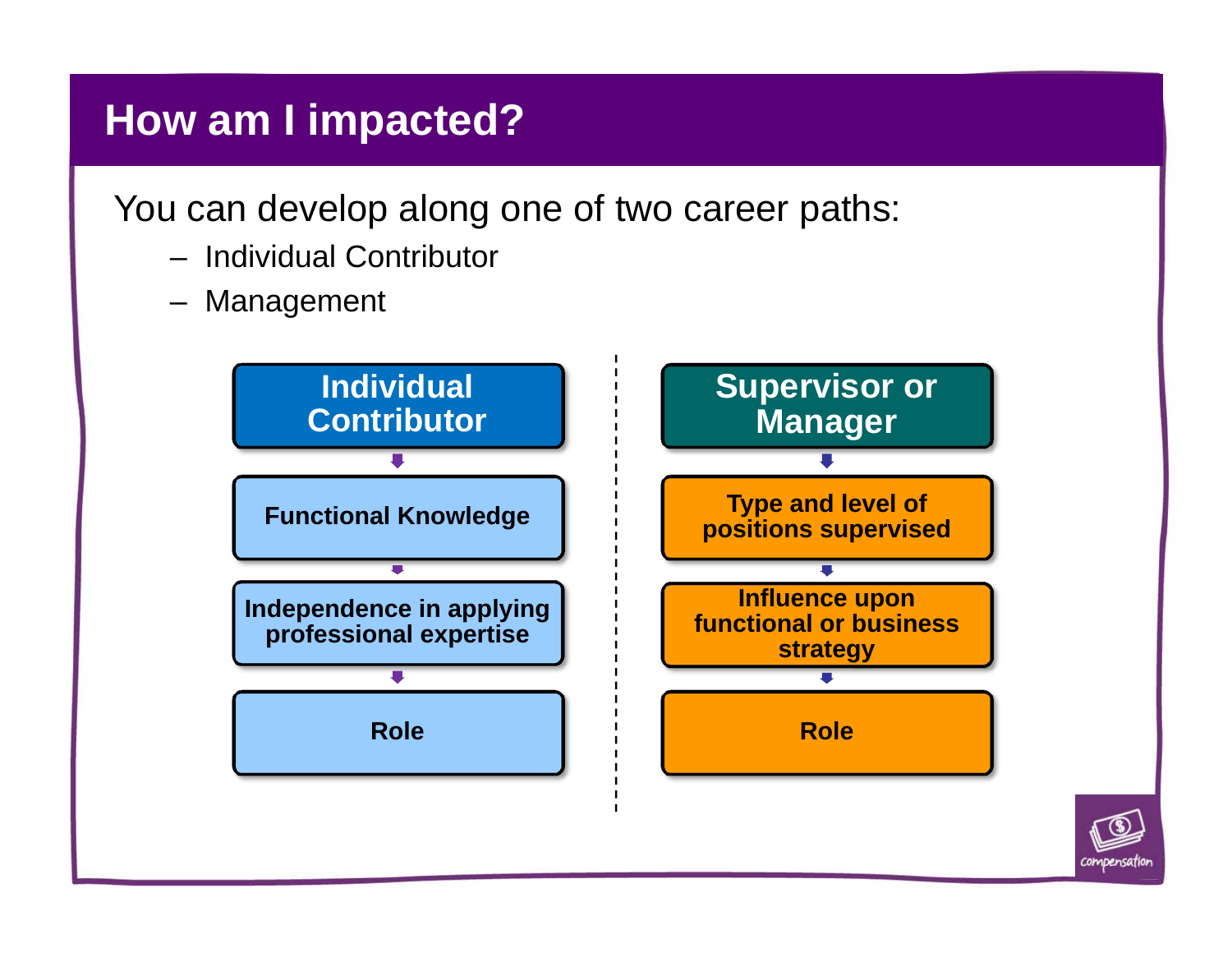# **How is the job level decided?**

7 specific job factors are assessed to determine the *level* of the job within each *role*:



- The *knowledge* required to perform the work
- The *expertise* in the job, the related areas affecting the job, and areas which the job affects
- The *leadership* required to perform job
- The *independence* with which the job operates
- The *influence* of the job on other entities within the department, division and campus
- The *impact* of the job both the type of impact and the scope of impact on the work team, department, division and campus
- • The *interpersonal* **and** *communication skills* required for the job

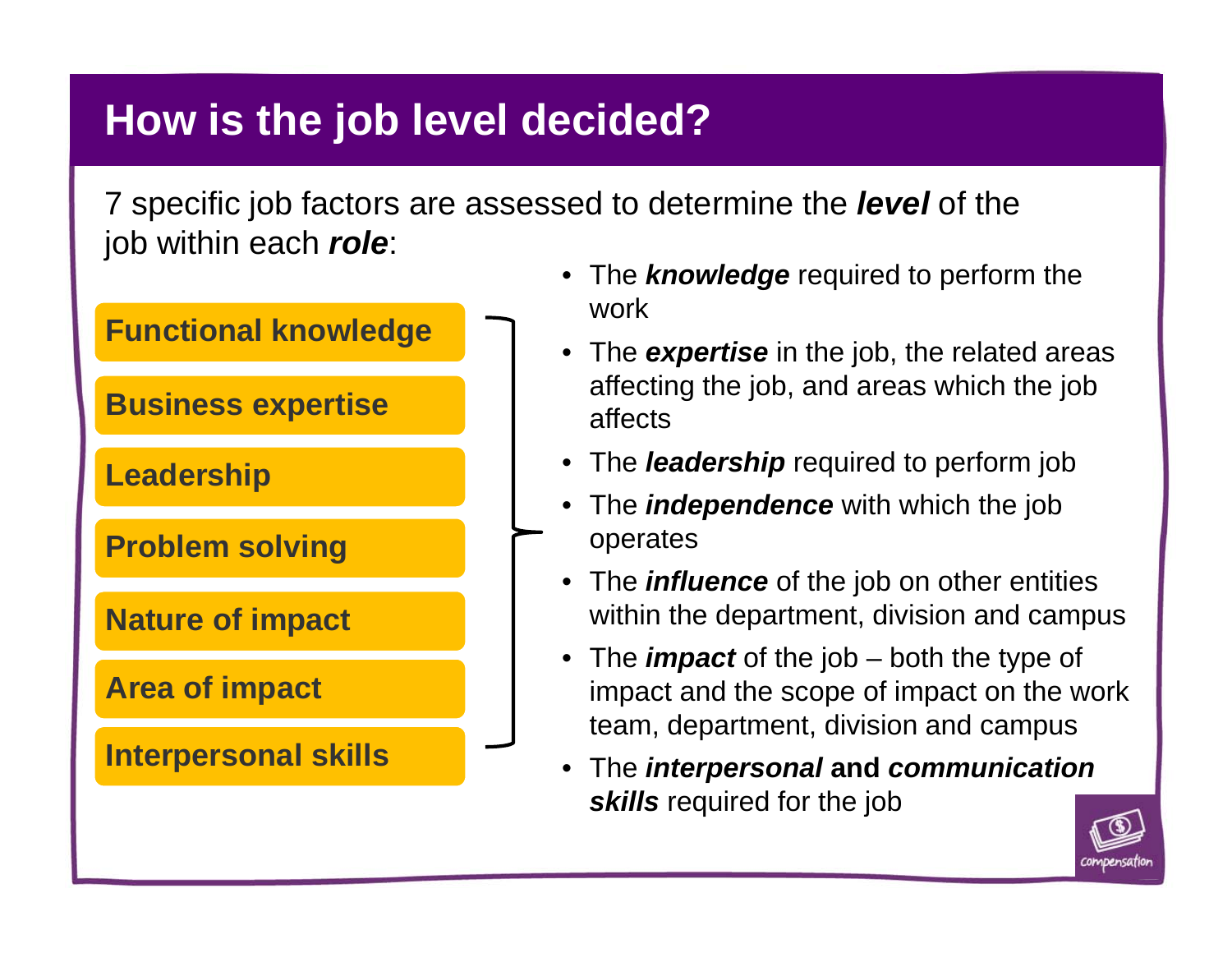#### **Summary of the process**

- • The project uses an internationally known evaluation tool called the Global Grading System (GGS)
- HR staff across all campuses have been trained in the use of GGS
- $\bullet$  Positions are evaluated by a cross-campus group of GGS trained evaluators
- • Once a global group is evaluated, it is then validated by a larger group of cross-campus HR staff
- • Once evaluated, leadership reviews and validates salary grade assignments
- $\bullet$  Following evaluation, placement of a global group into the salary structure and titling, the global group is validated with managers who have employees in that group

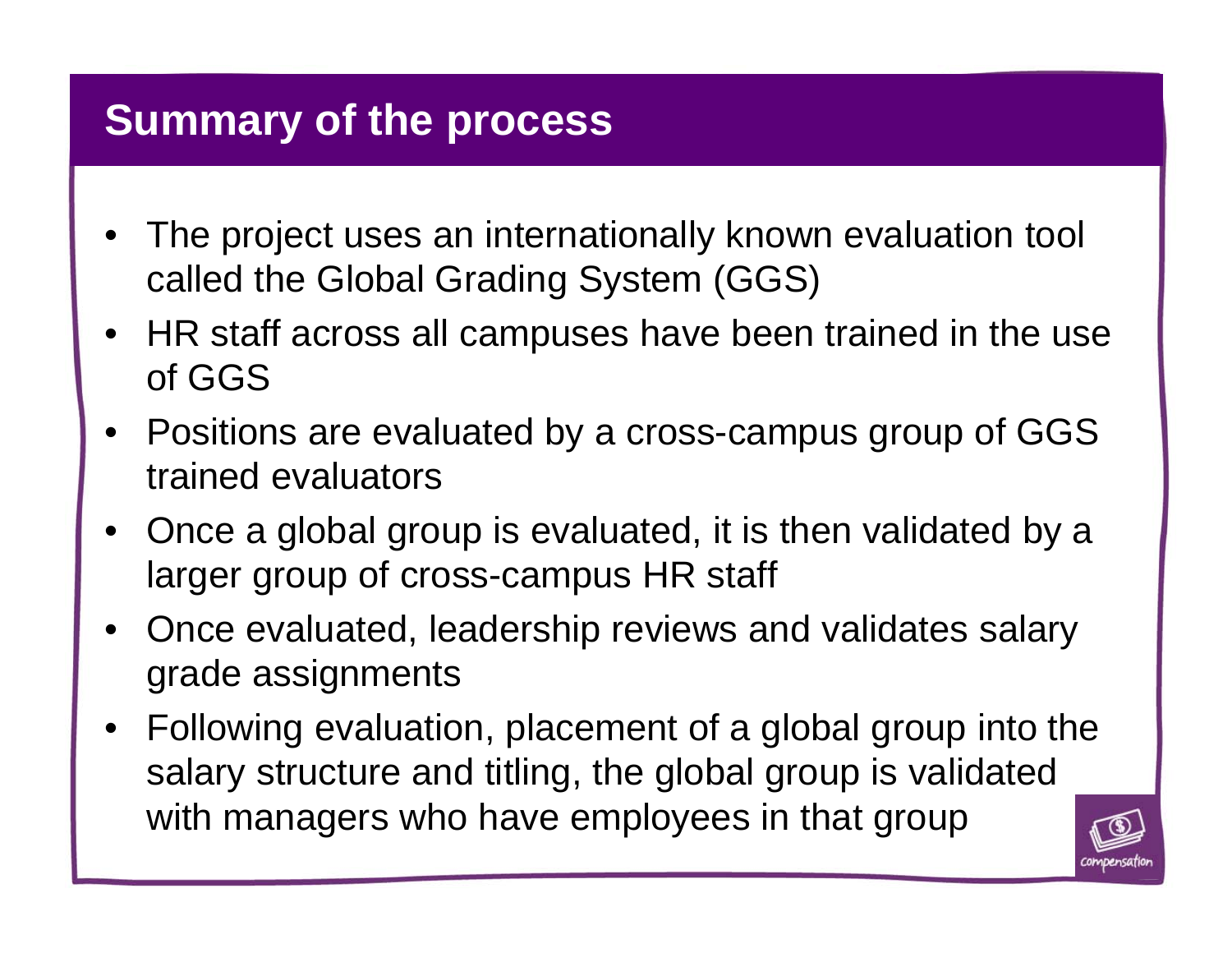#### **How do jobs fit in the structure?**

After establishing a career path and determining the role within that path, A *grade* is assigned for salary administration purposes based on the job level within that role.

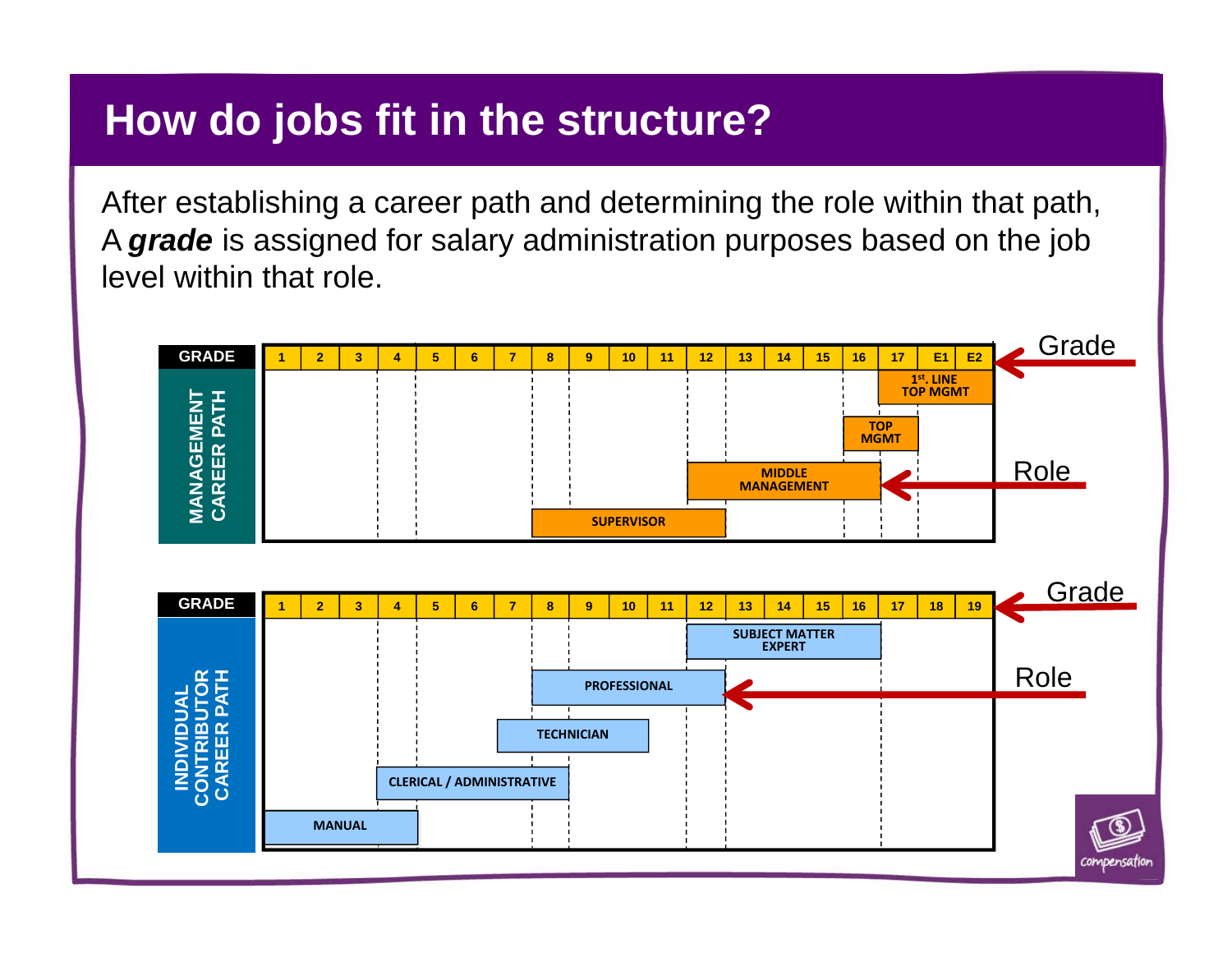#### **What if I disagree with the evaluation?**

- • If you believe your position has been placed incorrectly:
	- – Review your position description to ensure that it fairly states the primary accountabilities and requirements for your job
	- – Schedule an appointment with your manager to review the how your job was evaluated
- • Note: any requests for re-evaluation must be made by your manager and local HR

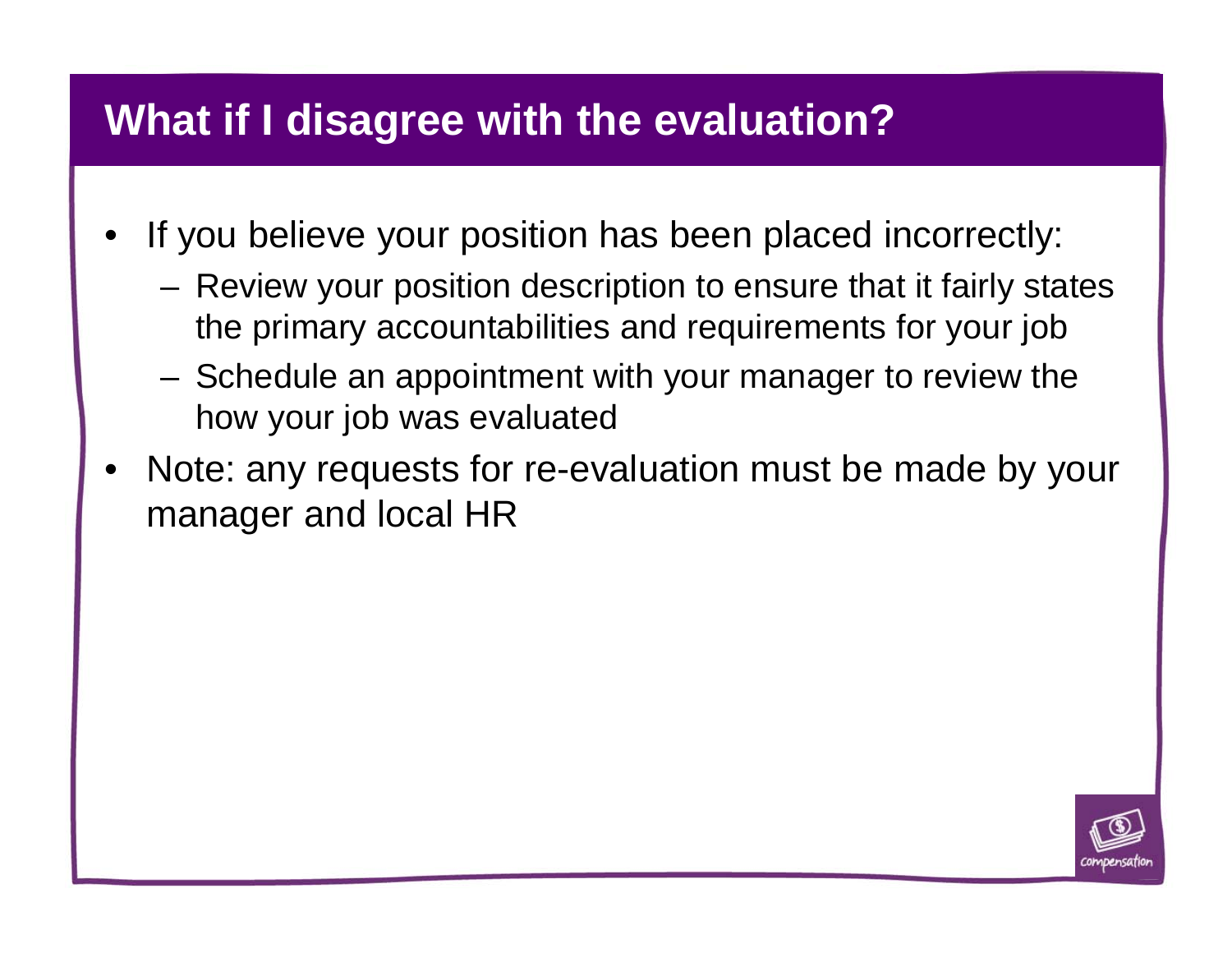### **How does the salary range work?**

• **Salary Range:** a market-based compensation range with a minimum, midpoint and maximum salary



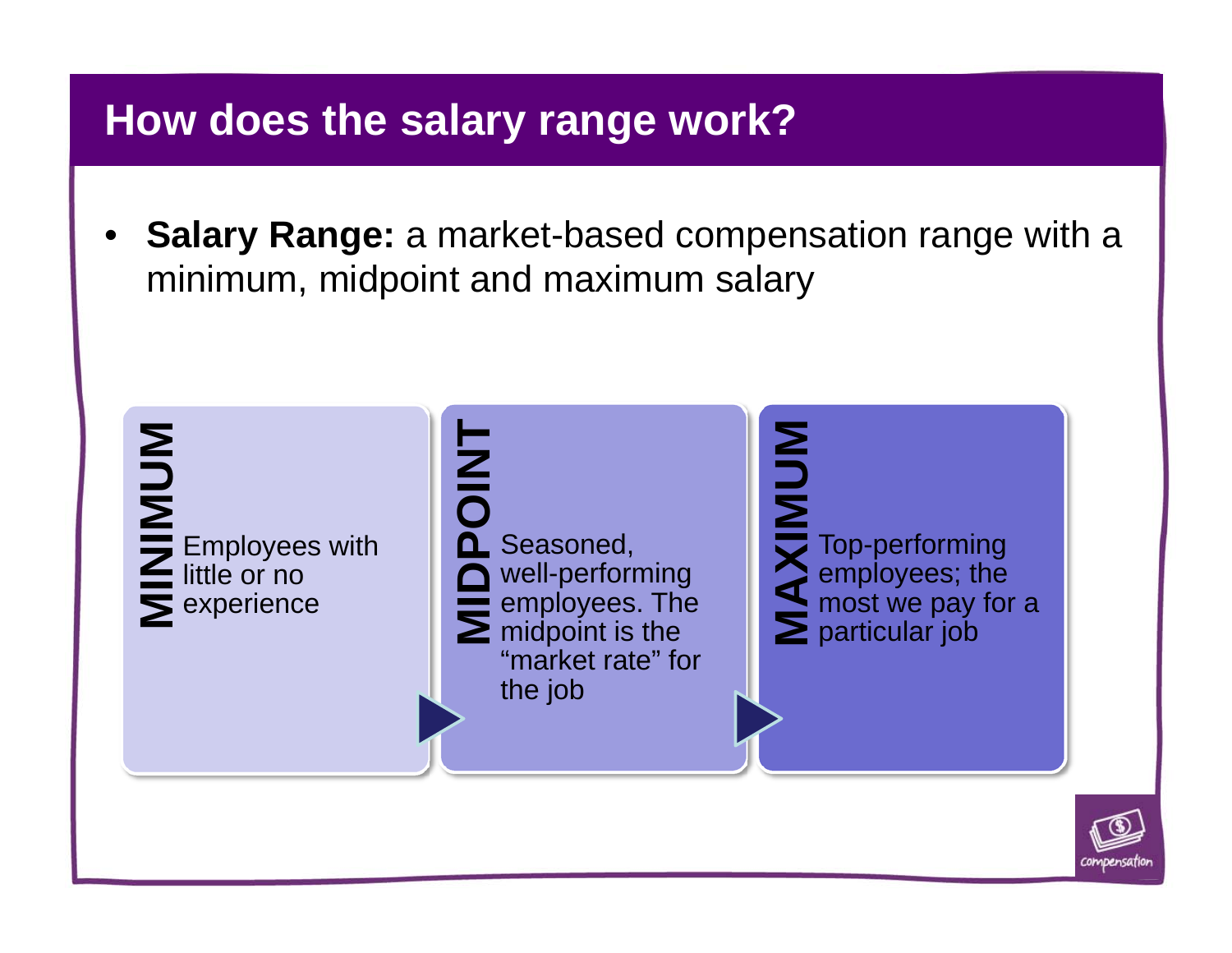#### **What does a salary structure do?**

- There are several objectives for a salary structure
	- – External competitiveness – defining the market and aligning the salary ranges with the market
	- – Internal equity – aligning positions of common value in the same salary grade
	- –Create a hierarchy of jobs in the organization from entry level positions through the President's position
	- –Serve as a basis for communicating to employees how salary is determined, a path for career development and a process for increases and promotions
	- –Allow employee growth and development to be rewarded

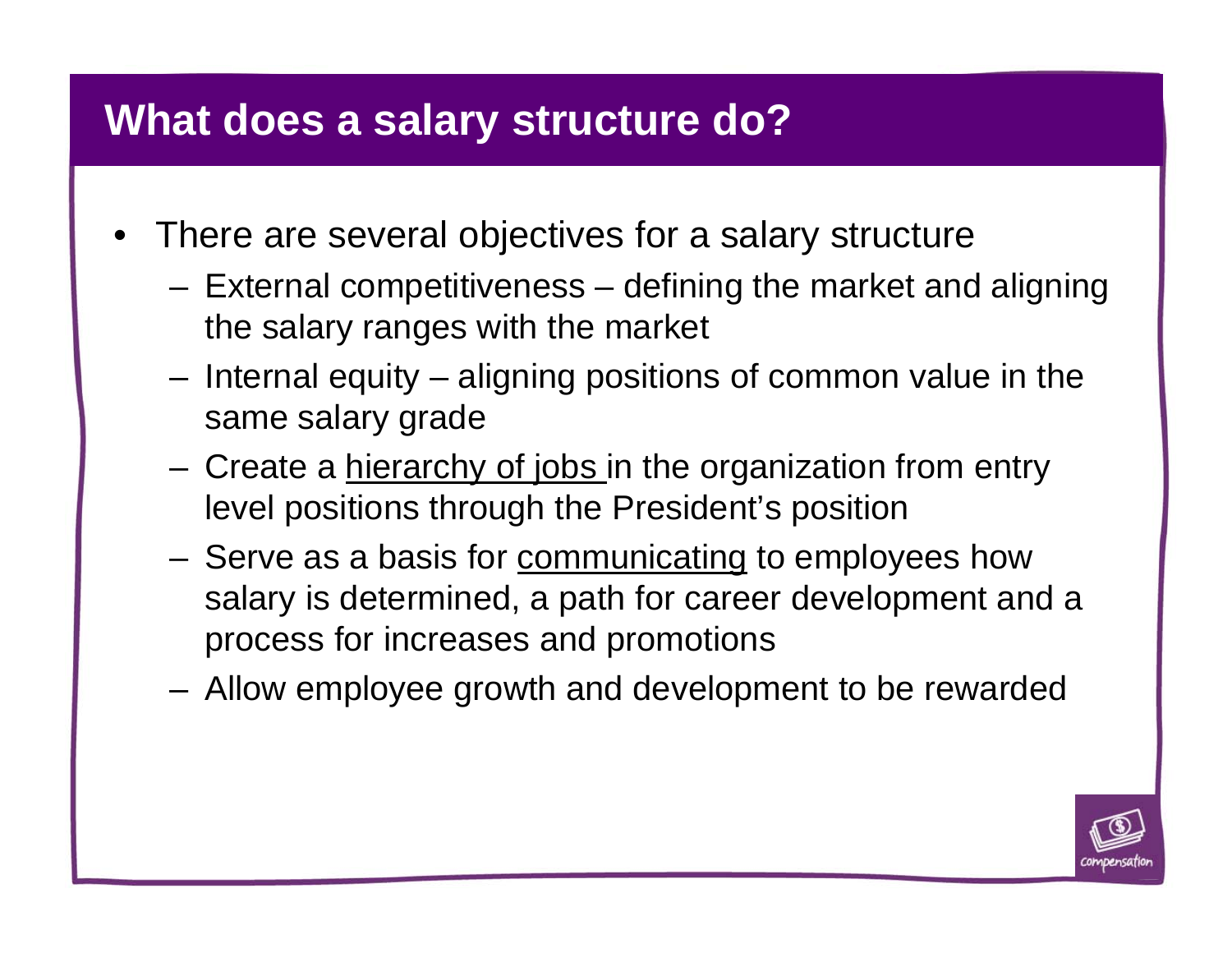### **How is the salary structure maintained?**

- • Salary structure is assessed about every two years
	- – The structure is adjusted according to program objectives and the university's ability to make the market adjustment
- • Benchmark positions are used to test the structure vs. the market
	- – A benchmark position can be matched to a similar position in the external market
- • External market data is used for comparison
	- "The Market" is defined as the areas from which the university competes for employees
- • Range adjustment
	- – Ranges may be adjusted if there is evidence that the university has fallen behind the external market
	- –Range adjustment may or may not impact employee pay

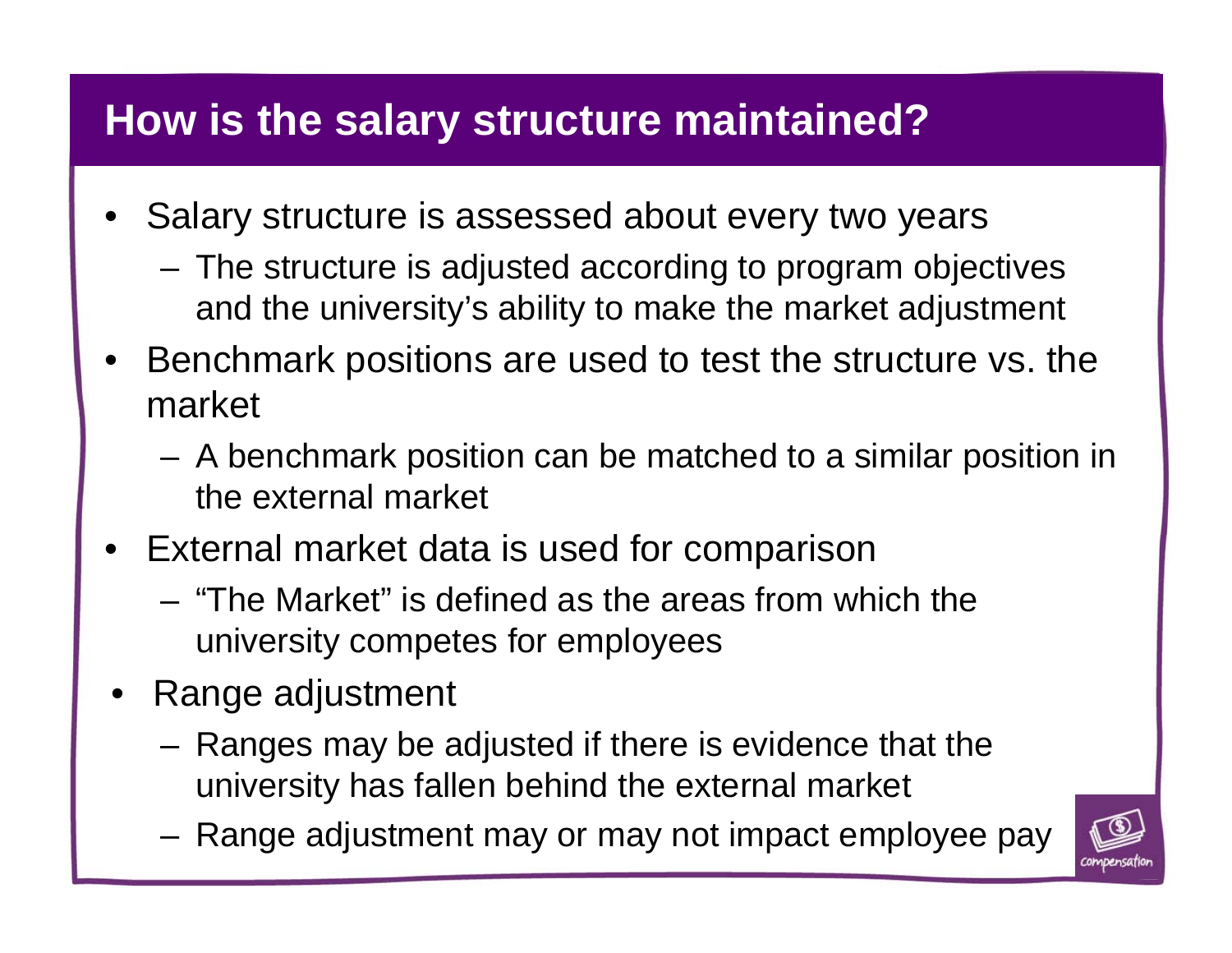### **What happens now?**

- $\checkmark$  All non-academic, non-union positions have been evaluated by internal HR staff trained in how to use the Global Grading System (GGS)
- $\checkmark$  Employees will perform their regular duties and receive their regular pay as usual
- **You will receive information about your placement in the Global Grading Structure this fall.**
- $\checkmark$  Your supervisor will discuss any changes with you prior to any implementation:
	- •Your position title may change
	- • Your salary could possibly increase if it is below the minimum of the new salary range, but it will NOT decrease

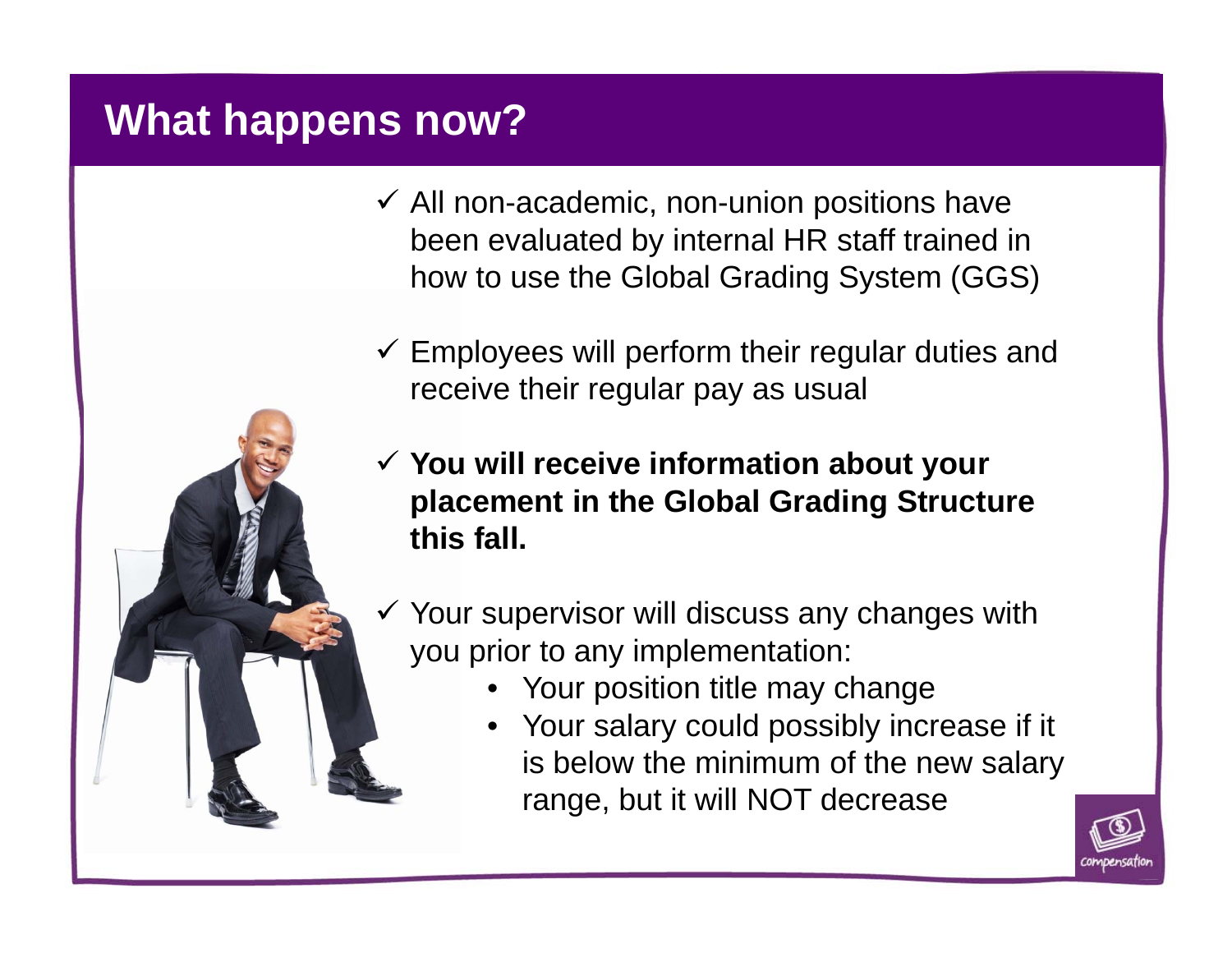#### **What happens now?**

- **Leadership Education – June**
- **Share information with VP's – July**
- **Employees receive information about Global Grade assignment – August/September**
- **All System employees brought within new salary ranges – September**